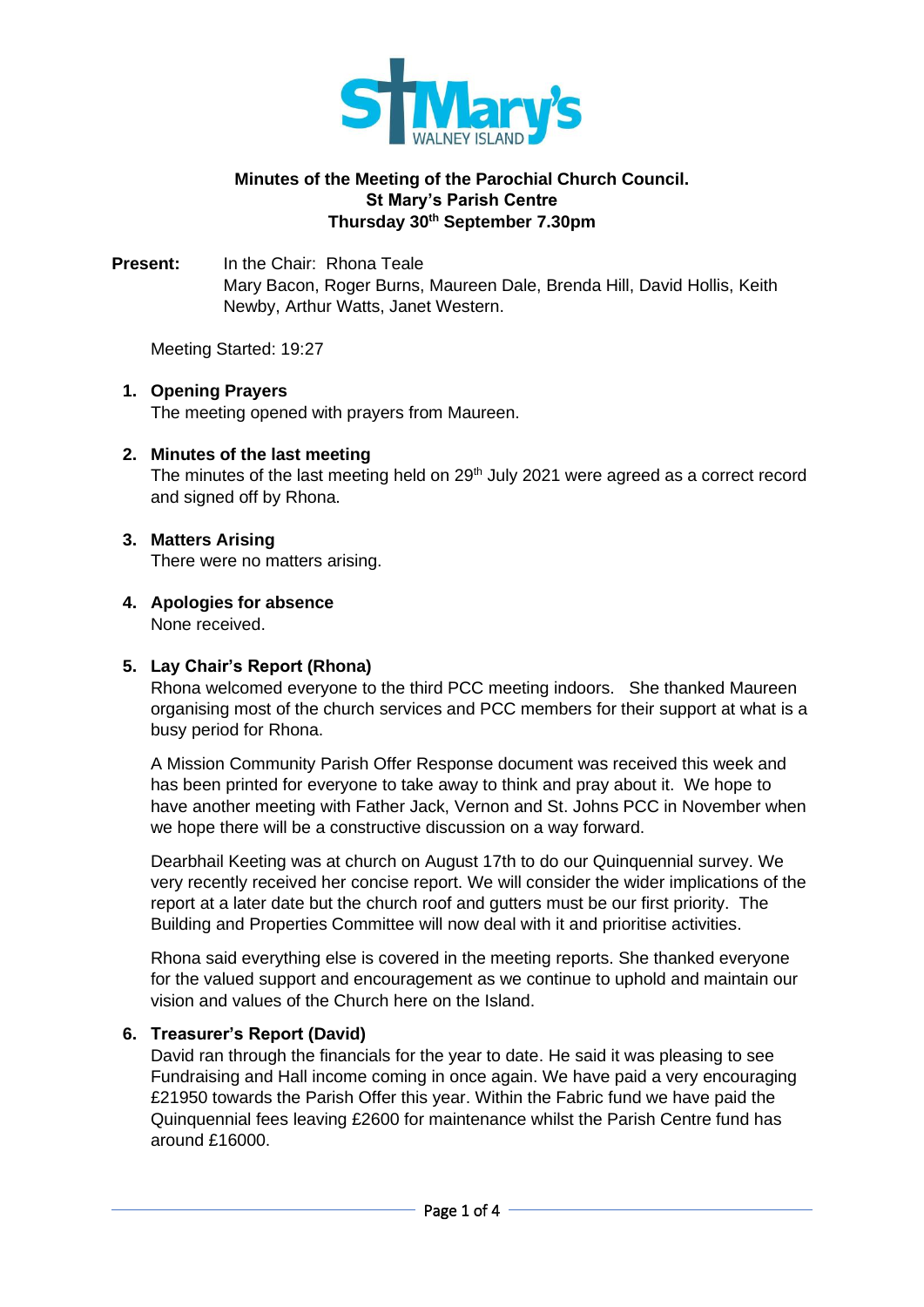

Stewardship income is up compared to 2020 and fees are up by £1200 with more weddings this year. We also received a legacy of £1000 for general funds. Parish Centre funds are nearly £2000 up this year

Expenses are down this year for clergy, church building and stationery but the increased Parish Offer payment this year has resulted in a greater expenditure over 2020. Overall we are maintaining our own.

# **Card Reader Update (Mary)**

The new Card reader is working well at baptisms. We have had £90 net of charges so far. It's important to let David know when it has been used so he can pick up swiftly and download the transactions. It is hoped to use it for Parish Centre bookings also as more people are expecting to use cards for payment.

## **7. Churchwardens Report (Maureen)**

The Churchwarden's continue to be busy dealing with various enquiries re booking Baptism and Wedding dates and times as well as interment of ashes and requests for memorials. There are also maintenance issues for both buildings which need attention.

The PCC met with Archdeacon Vernon Ross on 12<sup>th</sup> August at which the PCC put to him the current position as far as they were concerned. An open ended interregnum means we are stretched and frustrated that more should be done. The PCC emphasised where we wanted St. Mary's to be; a welcoming church with an updated Vision and Values with an incumbent to take us forward.

Vernon told us that a restructure of local clergy is needed to match the available funding. Barrow Mission Community is leading the restructure and we should continue to provide them with feedback. Vernon said he would meet us again in October (note it has now been put back to November).

Babs Hartley a long serving member of St.Mary's died on 27<sup>th</sup> August and her funeral was held in St. Mary's at which Fr. Jack officiated. David and Brenda Hill celebrated their Golden Wedding in the Centre on  $4<sup>th</sup>$  September at which immediate family and friends together with church family met to enjoy an Afternoon Tea.

Our annual Tunes & Spoons event took place on 16<sup>th</sup> September in the Centre. This was arranged by Steve and Mary Bacon and our thanks go to them for organising this in their usual efficient way. It was a most enjoyable evening of music and songs chosen by those attending and the puddings in the interval were most delicious. A wonderful sum of £370 was raised for Church Funds.

Coffee after the Sunday Morning Service has restarted in the Centre and is a lovely opportunity for Church fellowship. Thanks go to Keith and Marion.

### **8. Barrow Mission Community (Maureen)**

Prayer Meeting dates/times are under review and will be made known when available.

The Revd. Robin Ham has sent out a document to all Anglican Churches within the Barrow Mission Community entitled " Parish Offer 2022 Response" This was only received two days ago and therefore another early PCC meeting is required in order to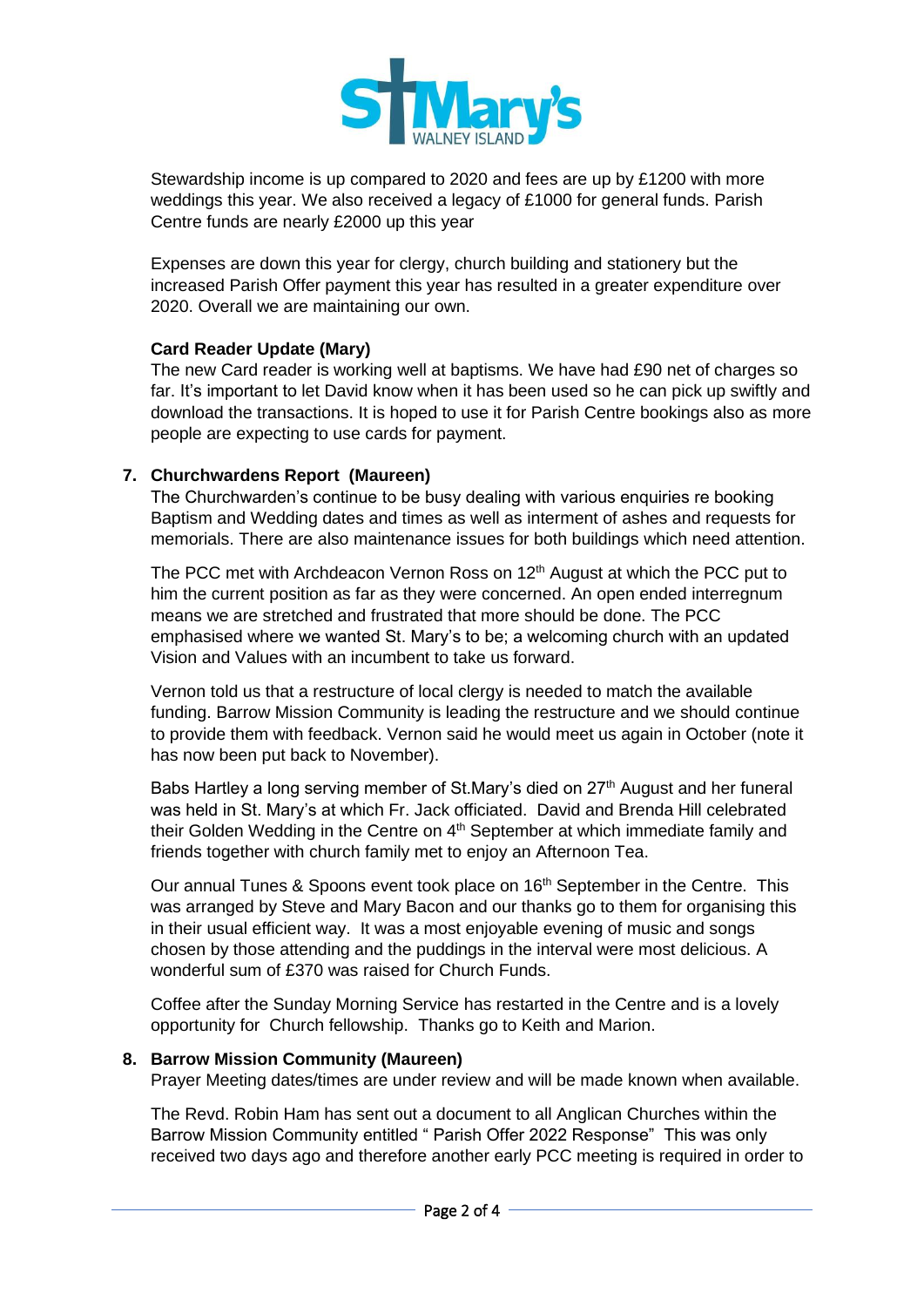

share and discuss its contents. PCC agreed to convene to discuss our thoughts in the Parish Centre at 1930 on Thursday 14<sup>th</sup> October.

## **9. Safeguarding (Rhona)**

We will continue to wear face masks, use hand sanitiser sit socially distanced whilst continuing to open up the Church We now sing hymns whilst seated.Track and Trace has ceased but we must be cautious and use common sense to keep everyone safe.

DBS applications are now going to be done online with Rhona as lead volunteer and Roger the second contact.

The Diocese have just advised that DBS certification is required every 3 years, down from 5. Most PCC members will need to refresh in 2022. Others still to certify must do CO and C1 online training. Rhona contact individuals as they come up for renewal.

### **10. PCC Sub-committee Reports**

## **10.1 Buildings and Property.**

This PCC Sub-committee met on September 21<sup>st</sup> through Zoom. Work undertaken since the July PCC meeting includes:

- Increasing disruption by youths and graffiti on shop walls has been noted. Action is being taken on the graffiti, working with the shop owner, however all PCC members are requested to report any nuisance or disturbance to Cumbria Police by calling 101 or through their [website.](https://www.cumbria.police.uk/Report-It/Report-a-Crime/Online-Non-Emergency-Crime-and-Incident-Reporting-Form.aspx) We must get on the police "radar". We should also ensure any new graffiti or damage is addressed as soon as is possible.
- The bulge under the north aisle carpet has been taped up. Carpet fitter to be approached to fix before Christmas
- Quotes to repair the church roof and guttering have been sought. One builder has us on his work list but we really need to have other builders lined up to tackle the increasing roof repairs. PCC members were asked if they could identify a reliable builder to help us. Keith will follow up on a potential lead.
- The church electrical survey was completed. We are awaiting its recommendations.
- A grant application was submitted to Thrive Renewables to replace the Centre's ceiling lighting system. Decision expected by October 8<sup>th</sup>
- Motorists and bikers have been regularly speeding into the car park. We are looking at options to fit a speed bump to car park entrance.
- It is likely we will need grants to finance our building works and the 2021 Quinquiennial report findings. Many grants are based on improving sustainability and reducing  $CO<sub>2</sub>$  footprint. A CofE sponsored Energy Audit is being initiated to provide an energy baseline from which grant-driven improvements can be justified.
- The Diocese Solicitor advised the Knox Street Annex is still going through Land Registration. Given our insurance challenge, Planning Permission expiry in May '22 and need to raise revenues she will look at ways to expedite the whole process.
- Next meeting will be Thursday 11th November at 1930.

### **10.2 Communications and Connect**

The Sub-committee did not meet in the last two months due to holidays and other commitments. Actions have been taken to cease recording of the Sunday service and to investigate the Online Donation process for the church website and Facebook page.